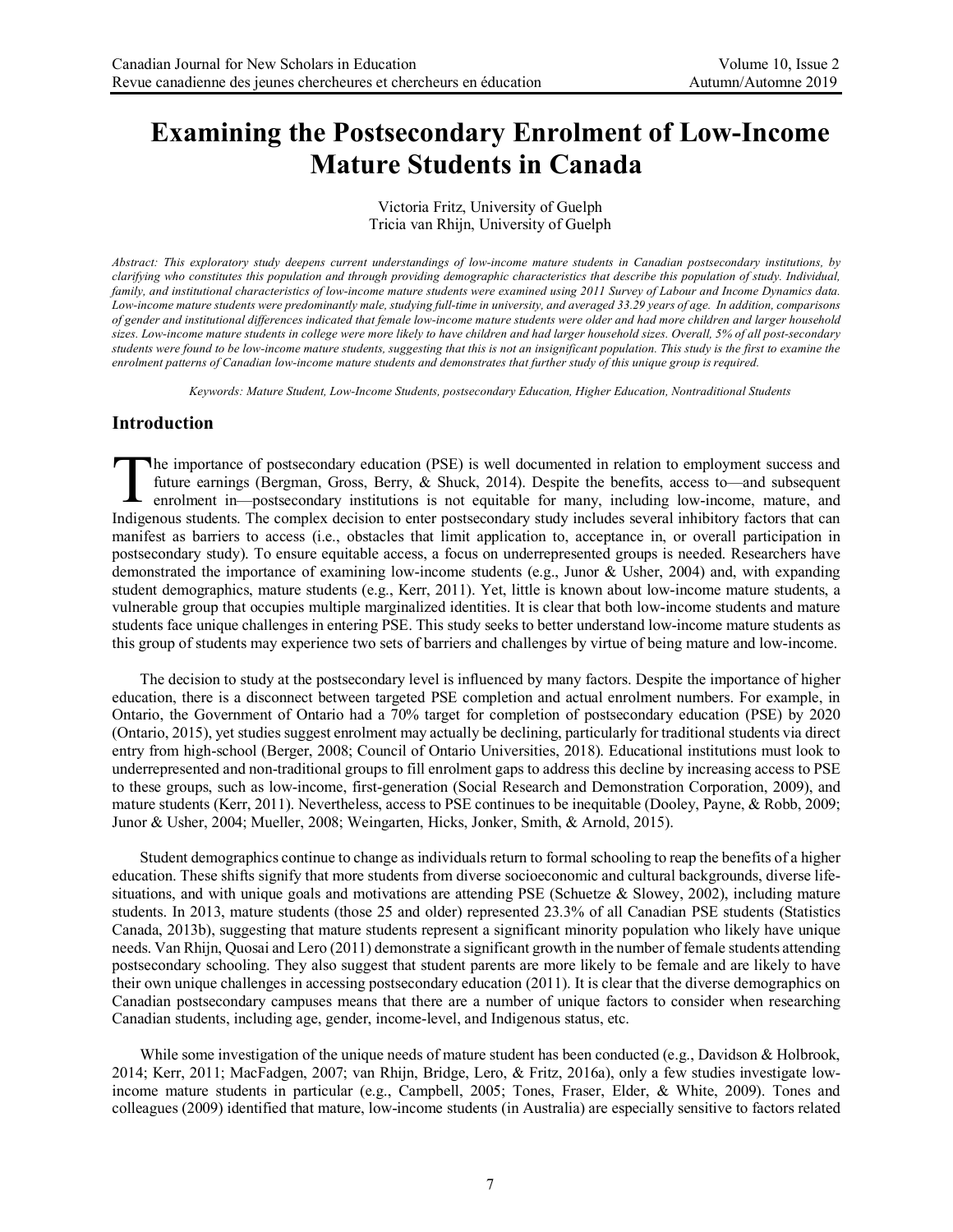to PSE access. Further, PSE attainment is how many low-income adults escape low-wage employment (Tones et al., 2009). Finally, Campbell (2005) demonstrated that low-income mature students (in the United States) were highly likely to be supporting children as single parents, subsequently adding stress and anxiety in addition to financial struggles. Campbell further suggested that these students are an important group that require further study in order to improve clarity around who this population is and demographic characteristics that define this population of study. In 2011, Indigenous people represented around 4% of the Canadian population (Statistics Canada, 2015). Yet only 48% of Indigenous peoples in Canada had some postsecondary schooling, compared to 65% of the general population (Statistics Canada, 2015), which could be caused by an inequity in access to PSE. Indigenous students are more likely to attend postsecondary schooling later in life (Richards, 2008). Additionally, they face the unique barriers constituted by a lack of cultural representation in PSE, an absence of support throughout the K-12 years of schooling, and a deficiency of available information regarding PSE (Popovic, 2013). It is clear that Indigenous students face additional barriers to entering PSE, as well as those experienced by mature students. An improved understanding of demographics could enhance PSE access for all low-income mature students, helping institutions to not only offset declining enrolment of traditional, direct-entry students, but also address the inequities within access to PSE.

Postsecondary institutions are largely dominated by the middle and upper class (Hoy, Christofides, & Cirello, 2001). Not surprisingly, class exclusion echoes throughout the literature with a general consensus that students who are economically disadvantaged (i.e., from low-income backgrounds) are disproportionately less likely to pursue PSE, as comparted to those from middle–upper class backgrounds (Belley, Frenette, & Lochner, 2014; Dooley et al., 2012; Frenette, 2004). Reasons for class exclusion include the reality that low-income students are more likely to be: misinformed about PSE costs (Gault, Reichlin, & Román, 2014), financially independent, perceive PSE as unaffordable, and less likely to have parental financial support (Gault et al., 2014; Junor & Usher, 2004). Furthermore, debt-aversion is a common inhibiting factor for low-income individuals as it prohibits one from deciding to pursue PSE (Junor & Usher, 2004). Children from low-income neighbourhoods are less likely to have positive peer and parental support concerning PSE (Frenette, 2004), in addition to disadvantages leading to grade-level underperformance in high school (Frempong, Ma, & Mensah, 2011; Mueller, 2008). Additionally, Gault et al. (2014) suggest that low-income students are more likely than their peers to attend PSE part-time due to greater time constraints. For instance, they are more likely to work for financial reasons. Overall, there is strong support demonstrating that growing up low-income has a strong impact on PSE access (e.g., Dooley et al., 2009; Frempong et al., 2011; Frenette, 2004; Junor & Usher, 2004; Mueller, 2008).

Another unique group of students in postsecondary institutions today is mature students. Although mature students often consider the benefits and potential costs of PSE, 'action catalysts' or life events often push mature students towards PSE (Compton, Cox, & Laanan, 2006; Swain & Hammond, 2011). These catalysts provide motivation to study (van Rhijn, Lero & Burke, 2016b). They may be employment-related (e.g., higher salary, promotion, career change; Davies & Williams, 2001), or personal (e.g., providing security for children, goal attainment, experiencing divorce or widowhood; Compton et al., 2006; van Rhijn et al., 2016b). Despite strong catalysts, the decision to enter PSE remains complex. As such, inhibitory factors for low-income students are mirrored for mature students.

In general, financial factors tend to be intensified for nontraditional students, such as mature students (Thomas, 2002). Mature students are more likely to be financially independent than traditional students and have less financial support from outside sources (Gault et al., 2014; Kerr, 2011). Further, mature students are often excluded from traditional means of financial support (e.g., student loans, bursaries; Kerr, 2011; Schuetze & Slowey, 2002). Mature students are more likely to be employed and experience more time constraints than traditional students (Gault et al., 2014), and can experience difficulty studying full-time and engaging in learning-related activities (e.g., enroling in courses, attending office hours, accessing on-campus support services, meeting with peers for group projects; Davidson & Holbrook, 2014; Schuetze & Slowey, 2002).

Finally, mature students are often caring for children or other family members, further complicating finances and inhibiting PSE enrolment. Family responsibilities require time and energy that may take priority over study (Kerr, 2011; Swain & Hammond, 2011; van Rhijn et al., 2016a). Limited financial support for and availability of on-campus childcare makes matters more difficult for those who have children (Schuetze & Slowey, 2002). Consequently, some mature students prioritize family obligations, delaying PSE to a "better" time or choosing part-time study (Compton et al., 2006). Mature students are also more likely to discontinue study (MacFadgen, 2007). Overall, it is clear that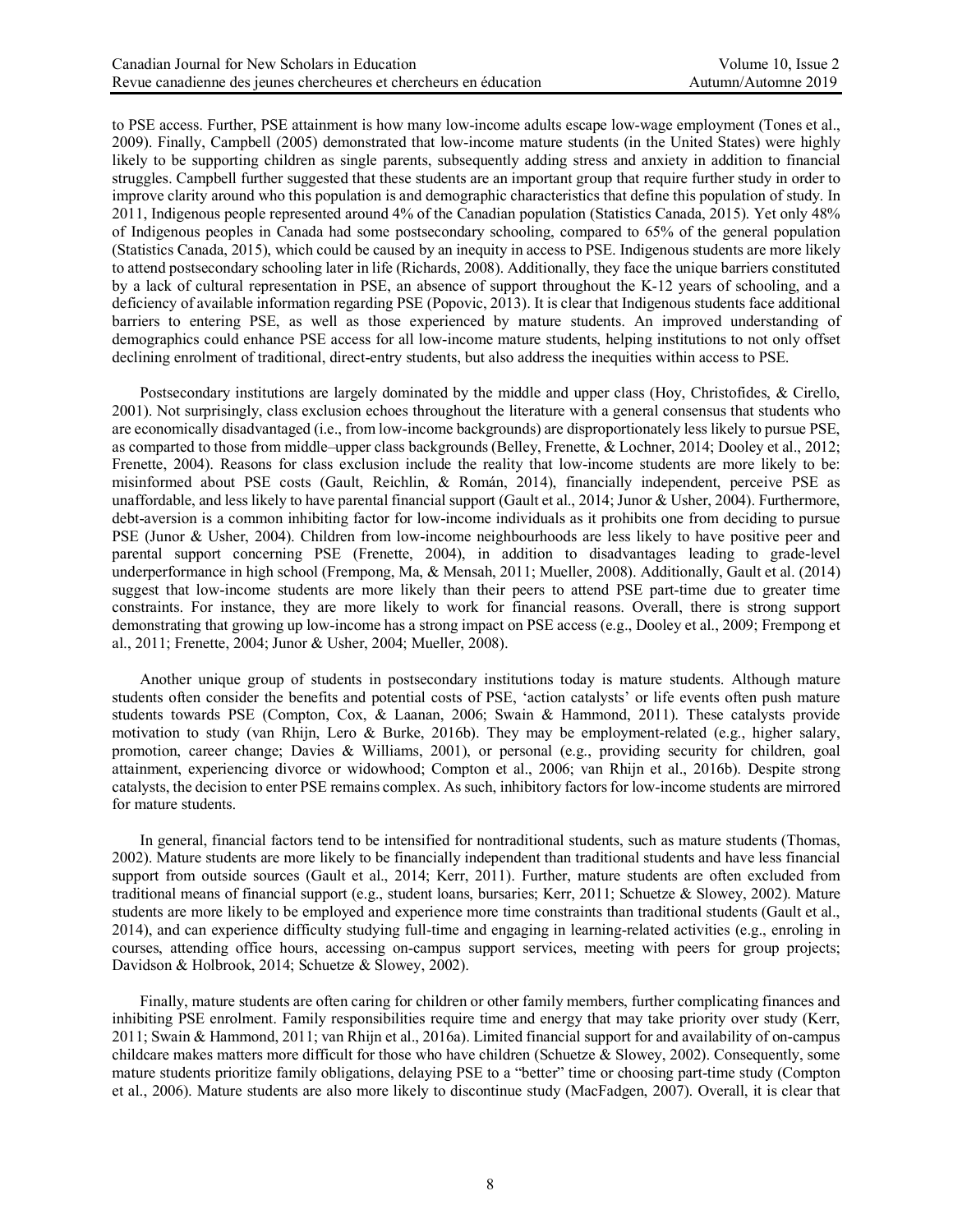low-income and mature students face unique challenges in their pursuit of PSE. It is likely that low-income mature students are faced with obstacles induced from their situation as being both mature and low-income.

# **The Current Study**

As we have demonstrated, there is a significant gap in the literature related to low-income mature students. For this reason, the following exploratory study examines national-level, Canadian data to determine enrolment rates of lowincome mature students and offer a clearer understanding of this group's unique characteristics. The intent is to provide clarity around who constitutes this population and their unique demographic characteristics that describe this population. In this study, the term *mature student* describes undergraduate students aged 25 years or older. Mature students may be studying on a part-time or full-time basis, may have attended or completed prior PSE, and may have been employed prior to entering study. The term *traditional student* describes undergraduate students aged less than 25 years who entered PSE no longer than one year following high-school graduation. Additionally, a traditional student may be studying on a part-time or full-time basis. The term *low-income* utilizes Statistics Canada's low-income cut-offs (LICOs). A LICO "is an income threshold below which a family will likely devote a larger share of its income to the necessities of food, shelter and clothing than an average family would." Calculated using the annual Consumer Price Index (Statistics Canada, 2013a), LICOs incorporate household demographics as well as community size (currently seven family and five community sizes; Statistics Canada, 2013a). The after-tax LICOs were used for this study because they represent the actual funds that are available for necessities (e.g., food, shelter) and additional expenses (e.g., education).

## **Research Objectives**

In order to examine the enrolment of low-income mature students, the following three research objectives were investigated:

- 1. *To examine provincial differences in college and university enrolment percentages of low-income mature students.* Examination of enrolment trends provide a better understanding of inequity in access (Junor & Usher, 2004) and can help explain issues that are occurring (Dooley et al., 2013). Colleges and Universities are the dominant higher educational institutions in Canada where a student can receive a PSE. Both Colleges and Universities are publicly funded which is why they were included in this study. For-profit colleges and vocational schools were not included.
- 2. *To examine various individual, family, and institutional characteristics of low-income mature students.* Creating a profile of underrepresented groups helps to provide insight into their unique needs and characteristics and background information to help inform admission processes (Anisef et al., 2013).
- 3. *To compare low-income mature students using the individual, family, and institutional characteristics described in the second research objective by gender and institution type.* An examination of the literature regarding lowincome traditional students suggests that individuals from a low-income background are typically underrepresented in higher education (e.g., Berger et al., 2009; Dooley et al., 2009; Frempong et al., 2011; Frenette, 2004; Junor & Usher, 2004; Mueller, 2008). It is very likely that this phenomenon will also hold true for mature students. Researchers have suggested that mature students are more likely to attend college due to the perception of lower up-front costs, shorter times to completion of study, and the perception of college programs being more hands-on than university programs (e.g., Compton et al., 2006). Similarly, it has been suggested that students from low-income backgrounds are also more likely to attend college (Finnie, Childs, & Wismer, 2011; Junor & Usher, 2004). This phenomenon is likely to hold true for low-income mature students given that they occupy both marginalized identities. Further gender is a significant factor in postsecondary enrolment, especially as it relates to student parents (van Rhijn, Smit Quosai & Lero, 2011). The dataset used in this study included the presence (number) of children that a mature low-income student has. For this reason, it was beneficial to assess the impacts of gender on enrolment. This was done in a manner similar to van Rhijn and colleagues (2011), by conducting a gender-based comparison of low-income mature students.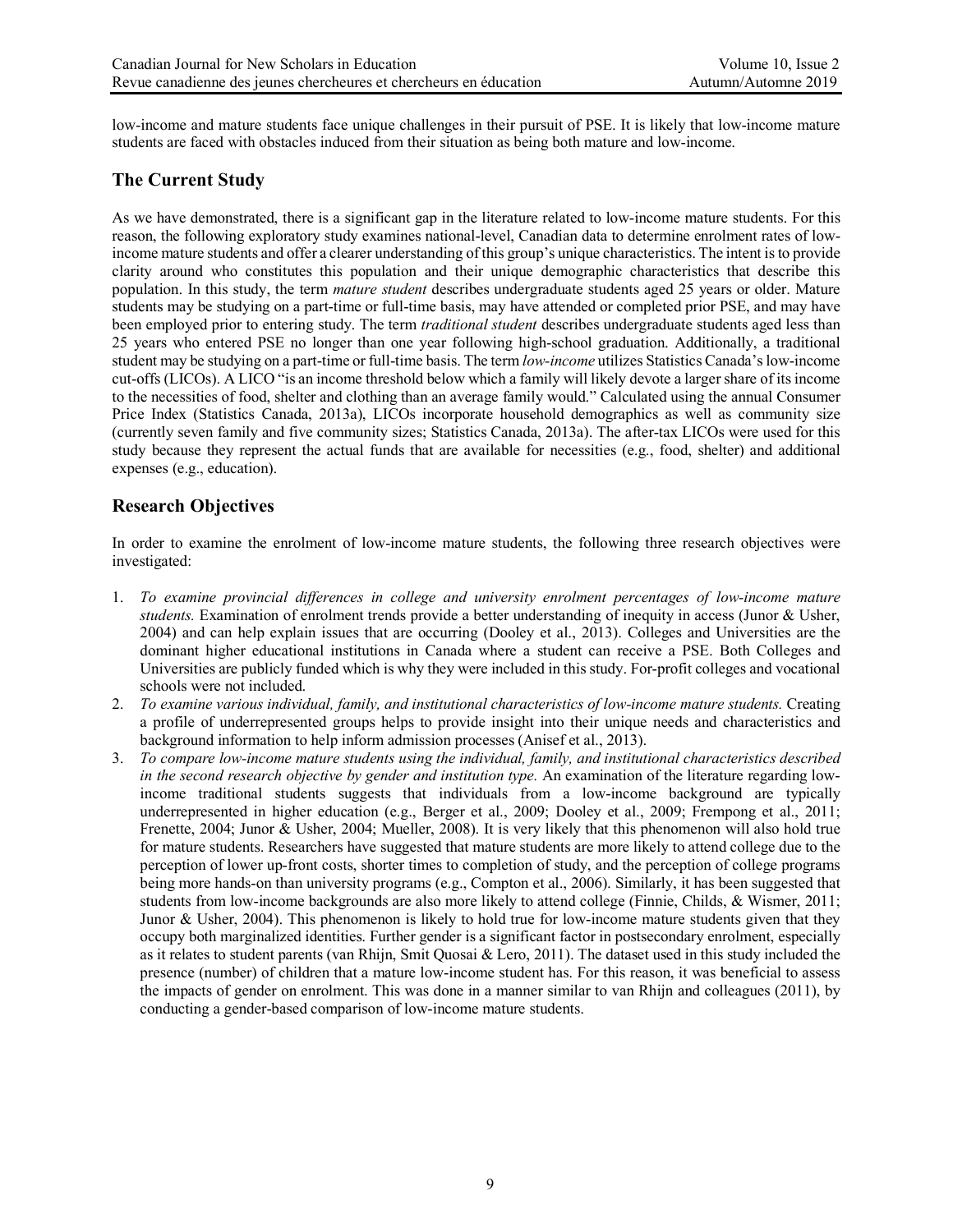# **Methods**

Data from the 2011 Survey of Labour and Income Dynamics (SLID; Statistics Canada, 2013b) were accessed through the Statistics Canada Research Data Centres Program. Student status was determined by attendance at a publiclyfunded postsecondary institution (i.e., University, College, or CEGEP). Normalized weightings (i.e., standardized weightings; calculated by averaging the mean of the cross-sectional individual weight and dividing each raw weight by this mean) were applied prior to analyzing the data for research objective 3. Descriptive statistics, independent ttests, and chi-square tests were calculated using SPSS to answer the research objectives. An alpha value of 0.05 was used. Only those individuals who had been registered in postsecondary programs during the reference year (2011) were included.

# **Results**

For research objective 1, university and college enrolment were examined nationally and across the provinces in three sub-categories: mature students, low-income students, and low-income mature students. CEGEPs (Collège d'enseignement général et professionnel) were included for Quebec as they are publicly funded institutions and are considered to be schooling in between secondary and postsecondary levels (Federation des CEGEPs, 2019). Nationally, 41% of all postsecondary students were mature, 11.1% were low-income, and 5.2% were low-income and mature (Table 1). Provincially, Alberta had the highest percentage of each mature and low-income students, while British Columbia had the highest percentage of students who were low-income mature. Mature student enrolment was relatively consistent across provinces (from 39.1% in the Atlantic Provinces to 44.3% in Alberta) with wider variation in low-income student enrolment (from 5.2% in the Atlantic Provinces to 15.0% in Alberta) and low-income mature student enrolment (from 2.2% in the Atlantic Provinces to 7.8% in British Columbia.). The Atlantic Provinces had the lowest enrolment percentages for mature, low-income, and low-income mature students.

| Province                           |                  | Postsecondary enrollment <sup>a</sup> |                  | Mature enrollment <sup>b</sup> |         | Low-income enrollment <sup>b</sup> |         | Mature low-income<br>enrollment <sup>b</sup> |  |
|------------------------------------|------------------|---------------------------------------|------------------|--------------------------------|---------|------------------------------------|---------|----------------------------------------------|--|
|                                    | $\boldsymbol{n}$ | Percent                               | $\boldsymbol{n}$ | Percent                        | n       | Percent                            | n       | Percent                                      |  |
| Atlantic<br>Provinces <sup>c</sup> | 153,853          | 8.0                                   | 60,184           | 39.1                           | 7,999   | 5.2                                | 3,358   | 2.2                                          |  |
| Quebec <sup>d</sup>                | 687,891          | 10.6                                  | 277,974          | 40.4                           | 82,510  | 12.0                               | 41,691  | 6.1                                          |  |
| Ontario                            | 1,266,123        | 11.7                                  | 502,420          | 39.7                           | 119,689 | 9.5                                | 53,741  | 4.2                                          |  |
| Manitoba                           | 96,393           | 10.2                                  | 41,653           | 43.2                           | 10,484  | 10.9                               | 5,962   | 6.2                                          |  |
| Saskatchewan                       | 71,008           | 9.0                                   | 30,196           | 42.5                           | 8,616   | 12.1                               | 2,990   | 4.2                                          |  |
| Alberta                            | 321,285          | 10.8                                  | 142,429          | 44.3                           | 48,138  | 15.0                               | 17,808  | 5.5                                          |  |
| British Columbia                   | 375,831          | 10.0                                  | 164,301          | 43.7                           | 52,815  | 14.1                               | 29,484  | 7.8                                          |  |
| Total                              | 2,972,381        | 10.7                                  | 1,219,157        | 41.0                           | 330,251 | 11.1                               | 155,034 | 5.2                                          |  |

Table 1: Enrollment Breakdown by Province

<sup>a</sup>As a percentage of the total population

<sup>b</sup>As a percentage of the total post-secondary student population

c Includes New Brunswick, Nova Scotia, PEI, and Newfoundland

d Includes CEGEP

For research objective 2, descriptive statistics were used to examine the individual, family, and institutional characteristics of low-income mature students. Of all postsecondary students, 41% were mature, 11% low-income, and 5.2% low-income mature students (Table 2). A majority of the low-income mature students were male (55.2%) and between 25 and 29 years of age (48.3%). Further, 13.5% of the low-income mature students identified as Aboriginal, 58.5% were employed while in school, 49.7% were working full-time, and 50.3% were working parttime.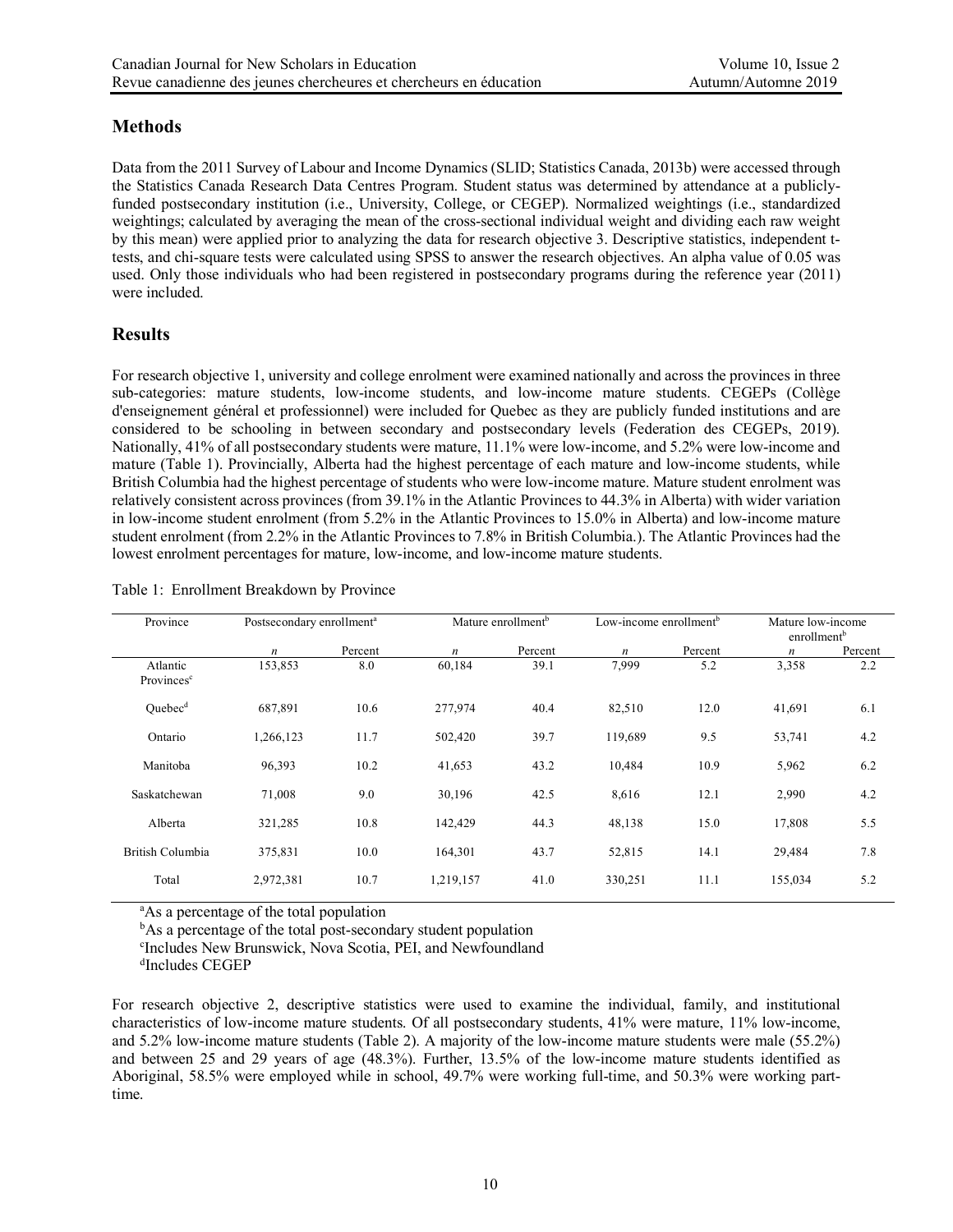| Variable                                     | Variable       |                  |         |                           |
|----------------------------------------------|----------------|------------------|---------|---------------------------|
|                                              | Subcategory    | $\boldsymbol{n}$ | Percent | M(SD)                     |
| Age                                          |                |                  |         | $\overline{33.29}$ (9.50) |
| Age (Range)                                  | $25 - 29$      | 74,821           | 48.3    |                           |
|                                              | $30 - 34$      | 33,540           | 21.6    |                           |
|                                              | $35 - 39$      | 19,099           | 12.3    |                           |
|                                              | $40 - 44$      | 7,100            | 4.6     |                           |
|                                              | $45 - 49$      | 8,170            | 5.3     |                           |
|                                              | $50+$          | 12,305           | 7.8     |                           |
| Gender                                       | Male           | 85,608           | 55.2    |                           |
|                                              | Female         | 69,426           | 44.8    |                           |
| <b>Aboriginal Status</b>                     | Yes            | 20,930           | 13.5    |                           |
|                                              | N <sub>o</sub> | 134,104          | 86.5    |                           |
| Immigrated to Canada                         | Yes            | 37,803           | 24.4    |                           |
| Age at Immigration                           |                |                  |         | 29.44 (9.08)              |
| Age at Immigration                           | Under 30       | 17,805           | 47.1    |                           |
| (Range)                                      | $30 - 39$      | 15,728           | 41.6    |                           |
|                                              | $40 - 49$      | 4,270            | 11.3    |                           |
| Employed                                     | Yes            | 90,634           | 58.5    |                           |
| <b>Employment Status</b>                     | Full-time      | 45,087           | 49.7    |                           |
| (of those employed)                          | Part-time      | 45,547           | 50.3    |                           |
| Amount owing on<br>student loan?             | Yes            | 52,128           | 33.6    |                           |
| Amount owing on<br>student loan <sup>a</sup> |                |                  |         | \$25,958.78 (26902.11)    |

Table 2: Individual Characteristics of Low-Income Mature Students

<sup>a</sup> Amount currently owing on student loan at time of survey

The majority of low-income mature students (66.7%) were not partnered (i.e., single, never married, separated, divorced or widowed). Slightly more than one-third had children (36.8%), and the average household size was 2.4 (Table 3). For both maternal and paternal educations, parents were more likely to have a postsecondary degree/diploma than to have a high school diploma or less. The majority of the sample were between 10-50% below the LICO. For these low-income mature students, a majority were full-time (73.7%) and studying at a University (58.2%; Table 4).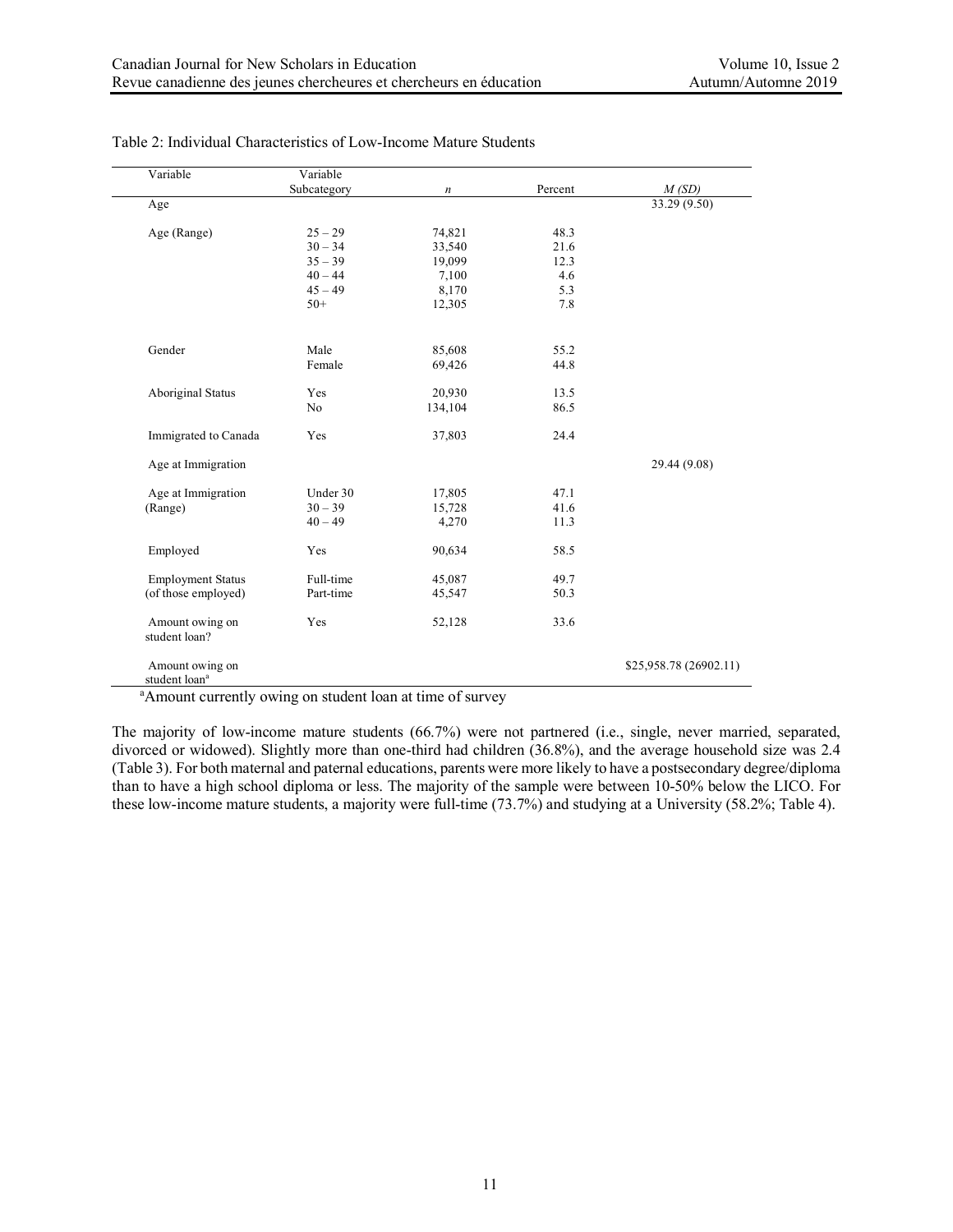| Variable                                     | Variable Subcategory                                           | $\boldsymbol{n}$  | Percent      | M(SD)             |
|----------------------------------------------|----------------------------------------------------------------|-------------------|--------------|-------------------|
| Household after-tax income                   | Annual income                                                  |                   |              | 9024.38 (5668.00) |
|                                              |                                                                |                   |              |                   |
|                                              |                                                                |                   |              |                   |
|                                              | Partnered                                                      |                   |              |                   |
| Relationship Status                          | Non-Partnered                                                  | 51,600<br>103,434 | 33.3<br>66.7 |                   |
|                                              |                                                                |                   |              |                   |
| Household size                               |                                                                |                   |              | 2.4(1.43)         |
| (economic family)                            |                                                                |                   |              |                   |
|                                              |                                                                |                   |              |                   |
| Children/dependents                          | Yes                                                            | 57,126            | 36.8         |                   |
|                                              | No                                                             | 97,908            | 63.2         |                   |
|                                              |                                                                |                   |              |                   |
| Number of                                    |                                                                |                   |              | 0.74(1.21)        |
| children/dependents                          |                                                                |                   |              |                   |
|                                              |                                                                |                   |              |                   |
| Age of Youngest person in<br>Economic family |                                                                |                   |              | 23.45 (13.38)     |
|                                              |                                                                |                   |              |                   |
| Age of Youngest person in                    | Under 1                                                        | 7,884             | 5.1          |                   |
| Economic family (Range)                      | $1 - 3$                                                        | 10,013            | 6.5          |                   |
|                                              | $4 - 6$                                                        | 6,764             | 4.4          |                   |
|                                              | $7 - 9$                                                        | 9,377             | 6.0          |                   |
|                                              | $10 - 15$                                                      | 9,519             | 6.1          |                   |
|                                              | $16 - 24$                                                      | 6,819             | 4.4          |                   |
|                                              | 25 and older                                                   | 104,698           | 67.5         |                   |
|                                              |                                                                |                   |              |                   |
| Ratio of Family After-tax                    | More than 50% below LICO                                       | 61,448            | 39.6         |                   |
| income to the LICO                           | Between 10-50% below LICO                                      | 73,033            | 47.1         |                   |
|                                              | No more than 10% below LICO                                    | 20,554            | 13.3         |                   |
|                                              |                                                                |                   | 41.4         |                   |
| Maternal Education (Range)                   | High school diploma or less<br>Postsecondary degree or diploma | 58,572<br>82,900  | 58.6         |                   |
|                                              |                                                                |                   |              |                   |
| Paternal Education (Range)                   | High school diploma or less                                    | 52,515            | 38.4         |                   |
|                                              | Postsecondary degree or diploma                                | 84,382            | 61.6         |                   |
|                                              |                                                                |                   |              |                   |

#### Table 3: Family Characteristics of Low-Income Mature Students

Table 4: Institutional Characteristics of Low-Income Mature Students

| Variable                | Variable Subcategory | n       | Percent |
|-------------------------|----------------------|---------|---------|
| Type of Institution     | University           | 90,223  | 58.2    |
|                         | College              | 55,201  | 35.6    |
|                         | <b>CEGEP</b>         | 9,610   | 6.2     |
| <b>Enrolment Status</b> | Full-time            | 110,617 | 73.7    |
|                         | Part-time            | 39,496  | 26.3    |

For research objective 3, low-income mature student enrolment was compared on the basis of gender and institution type. When compared by gender, maternal education, age, number of children, and household size were found to be statistically different between male and female students (Tables 5 & 6). Mothers of the male students were more likely to have a higher postsecondary qualification than mothers of the female students, and this was observed to have a moderately strong effect size ( $\phi_{Cramer}$  = .29). The average age of females (35.54) was statistically higher than males (31.47), as was the average number of children (1.24 vs. 0.35). Correspondingly, average household size was significantly larger for females than for males (2.74 vs. 2.11). Average age and household size were observed to have a small to medium effect size  $(d = .43$  and  $.45$ , respectively) and number of children was observed to have a medium to large effect size  $(d = .76)$ .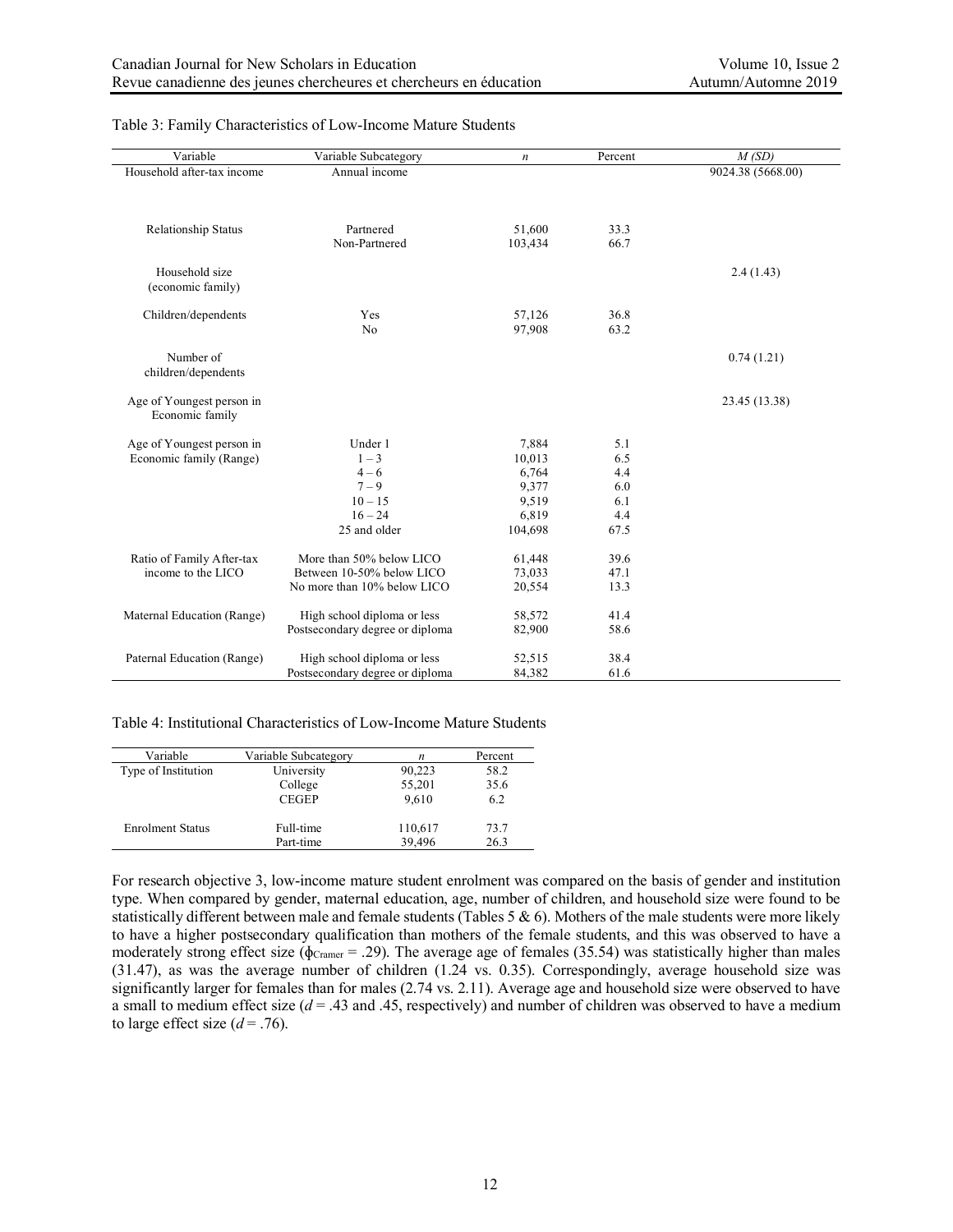|                          |                              | Percent of total <sup>a</sup> |        | <b>Statistics</b> |                |
|--------------------------|------------------------------|-------------------------------|--------|-------------------|----------------|
| Variable                 | Variable Subcategory         | Male                          | Female | $\gamma^2$        | df             |
| <b>Aboriginal Status</b> | Yes                          | 6.7                           | 6.7    |                   |                |
|                          | N <sub>0</sub>               | 48.5                          | 44     | 0.23              |                |
| <b>Employment Status</b> | Full-time                    | 29.1                          | 20.3   |                   |                |
|                          | Part-time                    | 35.4                          | 15.2   | 1.05              |                |
| Maternal Education       | High School or below         | 16.3                          | 25.2   |                   |                |
|                          | Postsecondary degree/diploma | 39.8                          | 18.7   | $10.08**$         |                |
| Paternal Education       | High School or below         | 21.7                          | 16.7   |                   |                |
|                          | Postsecondary degree/diploma | 37.5                          | 24.2   | 0.22              | $\mathbf{1}$   |
| Partnered                | Yes                          | 17.8                          | 15.6   |                   |                |
|                          | N <sub>0</sub>               | 37.8                          | 28.9   | 0.14              |                |
| Ratio to LICO            | More than 50% below          | 22.4                          | 17.2   |                   |                |
|                          | $10 - 50\%$ below            | 24.6                          | 22.4   |                   |                |
|                          | Less than 10% below          | 8.2                           | 5.2    | 0.50              | $\overline{2}$ |
| <b>Institution Type</b>  | University                   | 37.0                          | 25.2   |                   |                |
|                          | College                      | 17.3                          | 20.5   | 2.25              |                |
| <b>Enrolment Status</b>  | Full-time                    | 38.9                          | 34.4   |                   |                |
|                          | Part-time                    | 16.0                          | 10.7   | 0.49              |                |

#### Table 5: Comparison of Categorical Characteristics by Gender

\* *p*<0.05, \*\**p*<0.01

<sup>a</sup>As a percent of the total number of mature low-income students

#### Table 6: Comparison of Institutional Characteristics by Gender

|                                             |                  | Male      |                | Female    | <b>Statistics<sup>a</sup></b>      |           |        |
|---------------------------------------------|------------------|-----------|----------------|-----------|------------------------------------|-----------|--------|
| Variable                                    | $\boldsymbol{M}$ | <b>SD</b> | $\overline{M}$ | SD        | 95% CI                             |           | df     |
| Age                                         | 31.47            | 7.77      | 35.54          | 10.99     | $-7.39$ (lower)<br>$-0.74$ (upper) | $-2.43*$  | 103.58 |
| After-tax<br>income                         | 8978.49          | 5989.15   | 9,080.97       | 5,345.06  | $-2,057.32$<br>1,852.37            | $-0.10$   | 133    |
| Age at<br>immigration                       | 30.22            | 7.22      | 28.68          | 11.00     | $-5.10$<br>8.17                    | 0.47      | 31     |
| Amount<br>owing on<br>$\alpha$ <sup>b</sup> | 19,183.17        | 26,503.50 | 33,381.39      | 26,583.42 | $-30,099.96$<br>1,703.51           | $-1.80$   | 43     |
| Number of<br>children                       | 0.35             | 0.80      | 1.24           | 1.45      | $-1.31$<br>$-0.47$                 | $-4.18**$ | 83.77  |
| Age youngest<br>child in<br>family          | 25.24            | 11.03     | 21.24          | 15.71     | $-0.74$<br>8.75                    | 1.68      | 103.14 |
| Household<br>size                           | 2.11             | 1.27      | 2.74           | 1.55      | $-1.12$<br>$-0.16$                 | $-2.63**$ | 133    |

 $*$  *p*<0.05,  $*$ *r*<sub>*p*</sub><0.01</sub>

a Calculated using standardized weightings

<sup>b</sup>Amount owing on student loan at time of survey

When compared by institution type, significant differences were found for several characteristics. Maternal education was higher for those in university, with mothers more likely to have a higher postsecondary qualification than mothers of those in college (Table 7). The effect size was observed to be moderately strong ( $\phi_{Cramer} = .27$ ). Those who were enrolled in college were more likely to have children, younger children, and larger household sizes than those in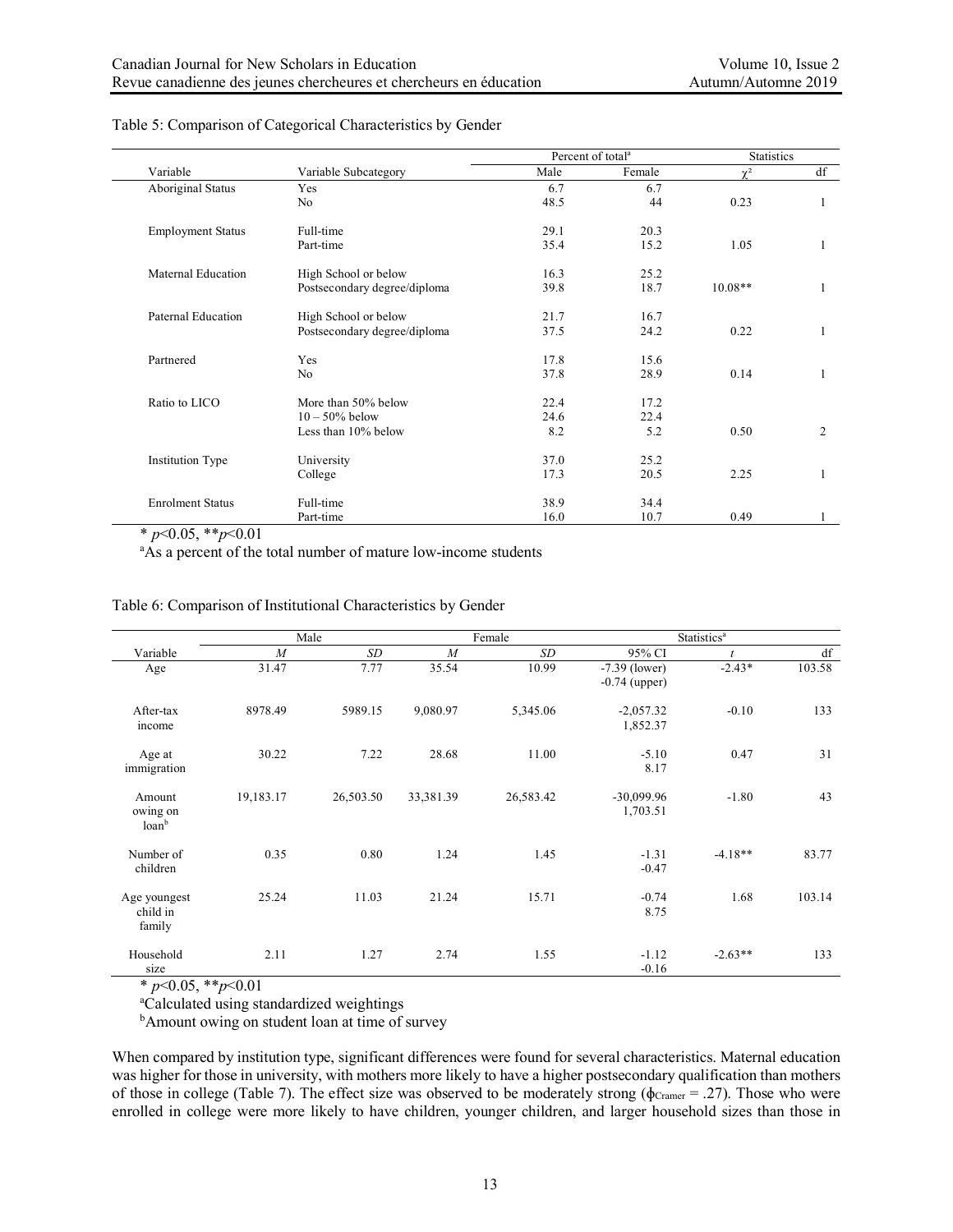university (Table 8). The effect sizes for number of children, age of children, and household were all observed to be medium  $(d = .57, .44,$  and  $.51$ , respectively).

|                          |                              | Percent of Total <sup>a</sup> |         | Statistics <sup>b</sup> |                |
|--------------------------|------------------------------|-------------------------------|---------|-------------------------|----------------|
| Variable                 | Variable Subcategory         | University                    | College | $\gamma^2$              | df             |
| Sex                      | Male                         | 37.0                          | 17.3    |                         |                |
|                          | Female                       | 25.2                          | 20.5    | 2.25                    |                |
| <b>Aboriginal Status</b> | Yes                          | 8.7                           | 4.8     |                         |                |
|                          | No                           | 53.2                          | 33.3    | 0.07                    | 1              |
| <b>Employment Status</b> | Full-time                    | 28.4                          | 18.9    |                         |                |
|                          | Part-time                    | 37.8                          | 14.9    | 1.15                    | 1              |
| Maternal Education       | High School or below         | 19.1                          | 20.0    |                         |                |
|                          | Postsecondary degree/diploma | 46.1                          | 14.8    | $8.69**$                | 1              |
| Paternal Education       | High School or below         | 20.7                          | 15.3    |                         |                |
|                          | Postsecondary degree/diploma | 45.0                          | 18.9    | 1.90                    | 1              |
| Partnered                | Yes                          | 18.1                          | 15.0    |                         |                |
|                          | No                           | 44.1                          | 22.8    | 1.48                    |                |
| Ratio to LICO            | More than 50% below          | 28.3                          | 11.8    |                         |                |
|                          | $10 - 50\%$ below            | 18.3                          | 17.3    |                         |                |
|                          | Less than 10% below          | 5.5                           | 8.7     | 5.69                    | $\overline{2}$ |
| <b>Enrolment Status</b>  | Full-time                    | 45.5                          | 26.0    |                         |                |
|                          | Part-time                    | 17.9                          | 10.6    | 0.007                   |                |

## Table 7: Comparison of Categorical Characteristics by Institution

\* *p*<0.05, \*\**p*<0.01

<sup>a</sup>As a percent of the total number of mature low-income students

b Calculated using standardized weightings

|  |  | Table 8: Comparison of Interval Characteristics by Institution |  |
|--|--|----------------------------------------------------------------|--|
|  |  |                                                                |  |

| Variable                     | University     |           |                | College   | <b>Statistics</b> <sup>a</sup>    |           |       |
|------------------------------|----------------|-----------|----------------|-----------|-----------------------------------|-----------|-------|
|                              | $\overline{M}$ | SD        | $\overline{M}$ | SD        | 95% CI                            |           | df    |
| Age                          | 32.14          | 8.34      | 34.11          | 10.27     | $-5.47$ (lower)<br>$1.51$ (upper) | $-1.13$   | 84.32 |
| After-tax income             | 8,285.10       | 5,963.86  | 10,214.85      | 5,495.93  | $-4.028.77$<br>169.26             | $-1.82$   | 125   |
| Age at immigration           | 30.40          | 6.27      | 27.32          | 11.36     | $-3.83$<br>9.99                   | 0.91      | 28    |
| Amount owing on loan         | 31,349.86      | 31,338.57 | 19,682.69      | 15,527.74 | $-3279.23$<br>26,613.57           | 1.58      | 37.29 |
| Number of children           | .47            | 1.04      | 1.17           | 1.41      | $-1.18$<br>$-0.22$                | $-2.92*$  | 70.77 |
| Age youngest child in family | 25.24          | 12.78     | 19.50          | 13.14     | 1.06<br>10.42                     | $2.43**$  | 125   |
| Household size               | 2.14           | 1.35      | 2.87           | 1.52      | $-1.24$<br>$-0.21$                | $-2.78**$ | 125   |

\* *p*<0.05, \*\**p*<0.01

a Calculated using standardized weightings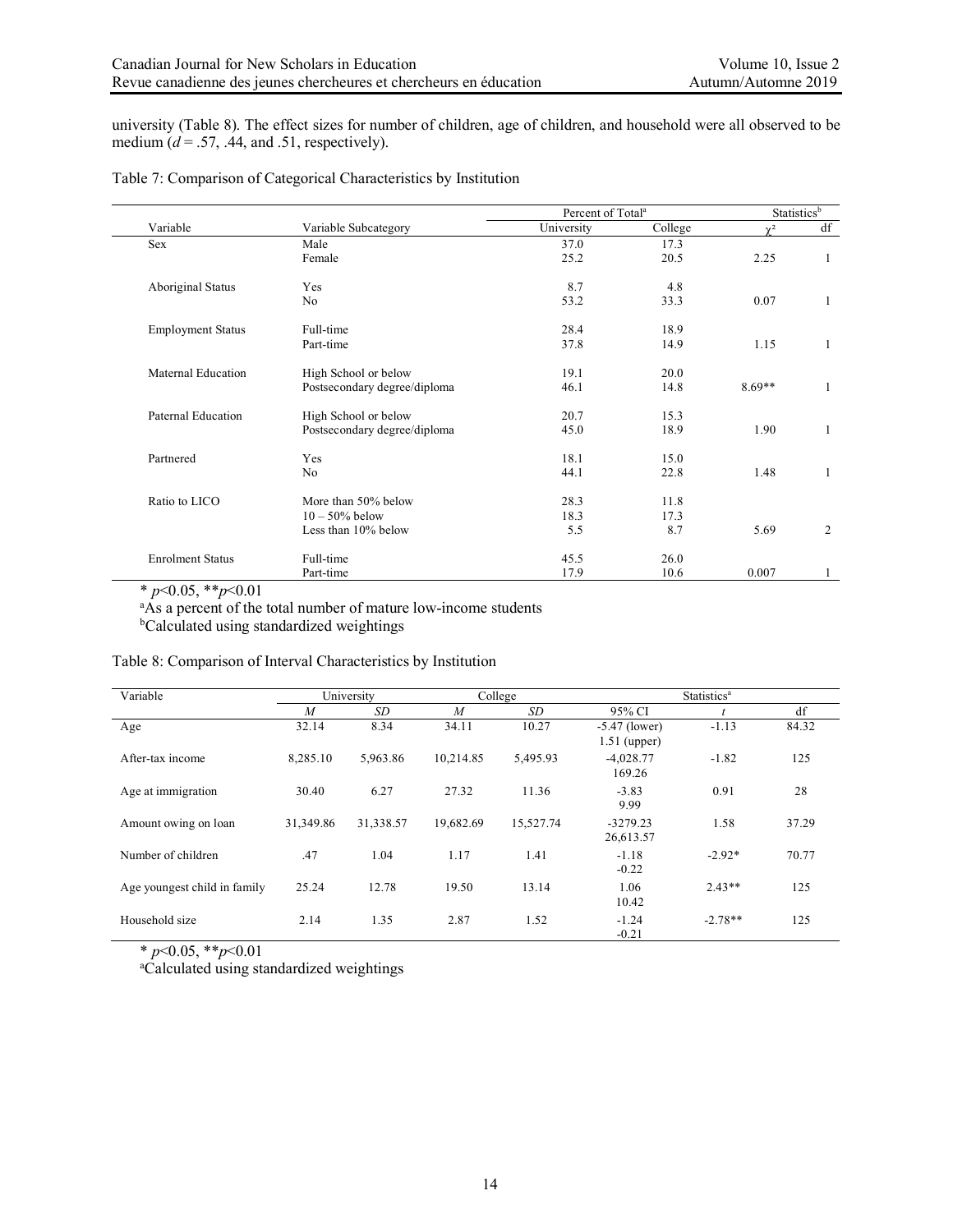# **Discussion**

Utilizing national-level data, this project examined provincial enrolment differences and individual, family, and institutional characteristics of low-income mature students in postsecondary study, as well as compared their enrolment patterns based on institution type and gender. The purpose of this study was to address the gap in literature related to low-income mature students. The Atlantic Provinces (i.e., P.E.I, Nova Scotia, New Brunswick, and Newfoundland, collectively) yielded the lowest rates of mature, low-income, and low-income mature student enrolment (as a percentage of total postsecondary enrolment). The small number of institutions in the Atlantic Provinces may encourage low-income mature students to leave the province for PSE. Proximity to institutions impacts the decision to enroll at an institution, especially for mature students (van Rhijn et al., 2016b) and low-income students (Frenette, 2004). Despite having the highest overall percentage of postsecondary students, Ontario yielded the second lowest percentages for enrolment of mature, low-income, and low-income mature students. Affordability of education has been identified as a potential significant factor influencing postsecondary study in Ontario for mature, low-income and low-income mature students (Finnie, 2012), and postsecondary institutions are largely dominated by the middleupper classes (Hoy et al., 2001). Low-income student enrolment in 2011 was just over 11% nationally, suggesting that this middle-upper class domination continues. Although not necessarily surprising, these findings significantly add to the growing evidence for inequity in PSE access. However, changes in postsecondary funding structures (e.g., a 10% reduction in tuition in Ontario; Ontario, 2019) may yield interesting changes low-income mature student enrolment.

Nationally, mature student enrolment was 41%, representing a larger PSE population than low-income students. The highest percentages of both low-income students and mature students were in Alberta. British Columbia had the highest percentage of low-income mature students, more than 2% above the national average. Richards (2008) suggests that Indigenous students are more likely to attend postsecondary schooling at a later stage in life. A higher population of Indigenous students may be why Alberta and British Columbia yielded percentages that are higher than the national average, for both mature and low-income mature students.

While the majority of low-income mature students were 25-34 years old, almost 8% were over 50, suggesting that it is important to examine this population as a heterogeneous group. Although more females attain a PSE than males, male low-income mature student enrolment was 11% higher than females in this study. This novel phenomenon could be explained by the non-linear path that mature PSE students often take (i.e., dropping out one semester and reenrolling later), potentially changing the enrolment statistics from semester to semester (van Rhijn et al, 2015). It is also more likely for females to take time off to have a child or provide other caregiving duties, also potentially explaining this gender difference. Since this study represents a snapshot of the student population at a specific point in time, further longitudinal study of low-income mature students should be conducted to see if higher male enrolment holds true over time.

Around one-quarter of these low-income mature students were immigrants to Canada with more than half (52.9%) immigrating at 30 years of age or older. Immigrants who have already completed some postsecondary schooling prior to entering Canada often need to enroll in PSE to re-credential in the Canadian context (Grant, 2008). Given the later age of immigration, it is probable that these immigrant students account for a large proportion of those students who had previously completed a university degree. In addition, more than half (58.5%) of the students in this study were employed while attending PSE, supporting previous findings of mature students being more likely to be employed while studying to pay for school (e.g., Finnie et al, 2010; Gault et al, 2014).

Income and finances were examined as they are key considerations that influence the decision to return to school for low-income mature students. Financial factors tend to be intensified for nontraditional students (Thomas, 2002), supporting the small national percentage (5.2%) of mature low-income students found in PSE. With an average aftertax income of only \$9024.38, low-income mature students are likely to feel significant financial pressures and question the affordability of PSE. Further, almost 40% of these students were more than 50% below the LICO and possibly qualify for higher student bursaries than their higher-income peers, therefore increasing the likelihood of enrollment. This phenomenon may also be explained by the way income is calculated; as after-tax income is derived from tax records which do not include scholarships/bursaries, it may be that actual incomes are slightly higher income than is showing in this study.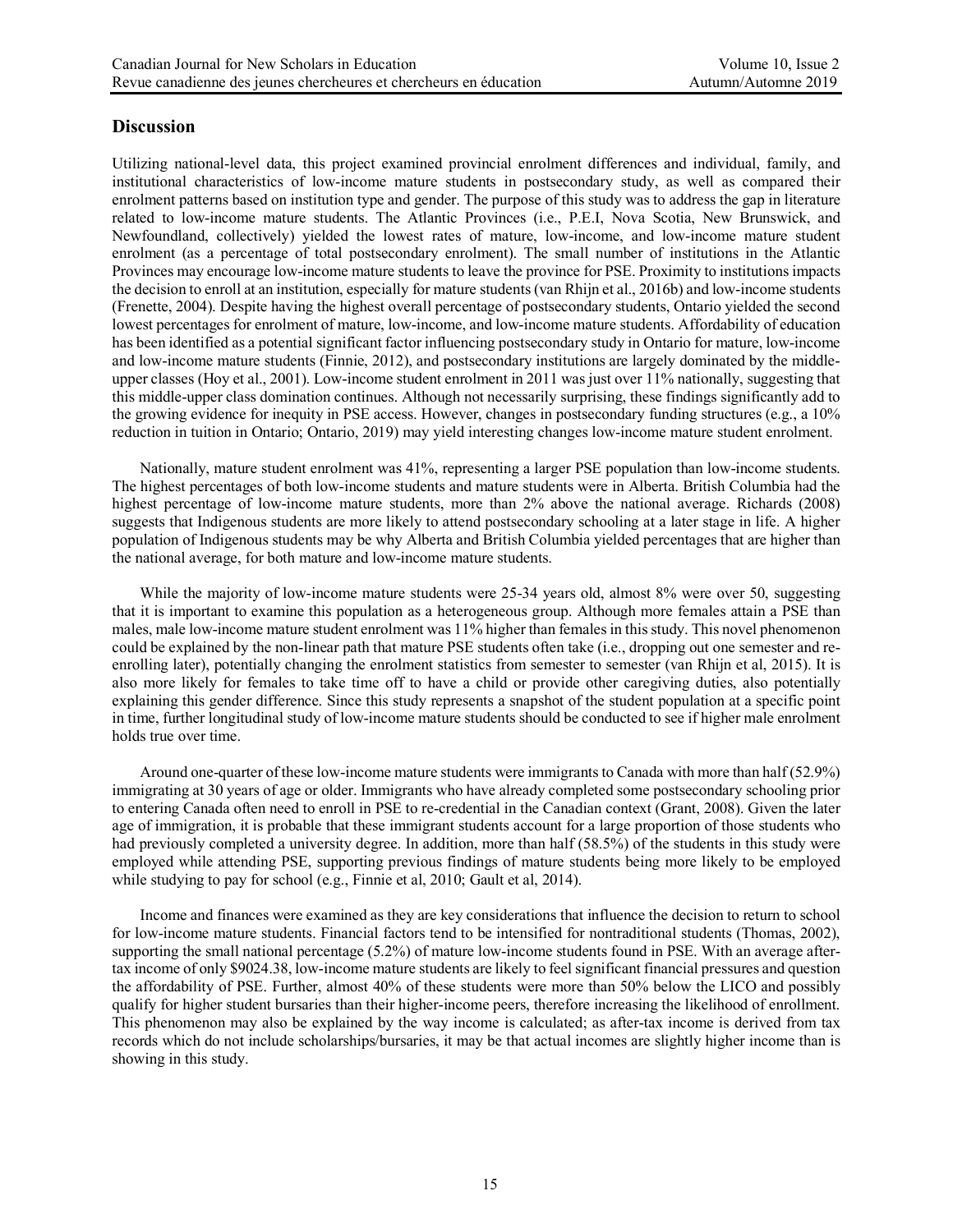Low-income mature students in this study were more likely to be enrolled in university than college. More students enrolling in university than college is a continuing trend (Statistics Canada, 2016). Additionally, low-income (Gault et al, 2014) and mature students (Fragoso et al., 2013; MacFadgen, 2007) have been found to be more likely to study on a part-time basis. Yet most of these low-income mature students were studying full-time. This discrepancy may be because student bursaries/scholarships are seldom provided for part-time study, thus encouraging full-time enrolment.

The majority of students in this sample were not partnered. Significant life events such as divorce or separation can act as catalysts into schooling (Compton et al., 2006; Swain & Hammond, 2011; van Rhijn et al., 2016b), as can the birth of children. Although most of this sample were childless, for the 36.8% with children, their children may have motivated a return to school. Females were more likely than males to be older, have bigger households, and have more children. It makes sense that if females have more children, then they would also have bigger household sizes. It is possible that females are older due to time taken to have children and raise a family prior to returning to school; it is also possible that the children were catalysts for a return to school (van Rhijn et al., 2016b).

The link between parental education and an individual's decision to study at the postsecondary level has been established (e.g., Hoy et al., 2001; Mueller, 2008). This study yielded further evidence of this link, demonstrating that these students were more likely to have mothers and fathers with education at a postsecondary level. Maternal education was higher for those in university than for those in college and maternal education for males was higher than for females. Maternal education has been shown to be a significant factor in both childhood outcomes like health and well-being as well as in educational outcomes (Magnuson, 2007). It is not surprising that maternal education continues to be a significant factor in this study.

In the institutional analysis, students in college had more children and bigger household sizes than those in university. Mature and low-income students are more likely to attend college due to lower up-front costs and shorter completion times (Compton et al, 2006; Finnie et al., 2011); this is likely similar for low-income mature students. Children require resources such as time and money; thus, the lower up-front costs of college would be attractive, leaving more money for family responsibilities. Similarly, shorter completion times for college mean more time available to spend with children. Likewise, the age of youngest person in the family was statistically lower for those in college, suggesting that low-income mature students likely have younger children than those in university.

## **Limitations**

As with all secondary data analysis, this study is limited by the available information. Additionally, coding choices for variables may have impacted the results. For example, there are likely more Indigenous students enroled in PSE than were identified as respondents who selected 'don't know' for the status question were coded as 'not Aboriginal'. There were no techniques used to correct for the possibility of false positives. Future research should consider using such techniques in order to limit the possibility of false discoveries. Given what we know about mature students' nontraditional paths in education, a longitudinal approach would be helpful to gain insight into the specific behaviours of low-income mature students. In order to further examine inequity in access, researchers may also wish to consider examining individuals from unrepresented groups who intended to complete PSE but either did not apply or were rejected upon applying. This research would provide valuable insight into how vulnerable populations compare to their more traditional counterparts.

## **Conclusion**

Low-income mature students are a unique group of students. This exploratory study represents the first look at this unique group in Canada and contributes to the literature on low-income mature students. This study also provides insight into institutional and gender differences among low-income mature students. With numbers of traditional-age students declining (Berger, 2008), postsecondary institutions should consider recruitment and retention of nontraditional students to mitigate this decline. Low-income mature students should be considered in efforts to diversify postsecondary enrolment, as they are a unique and significant group.

This research provides a foundation for many important implications for both policy makers and institutions. Acknowledging the unique needs of this group of students and developing targeted supports will encourage these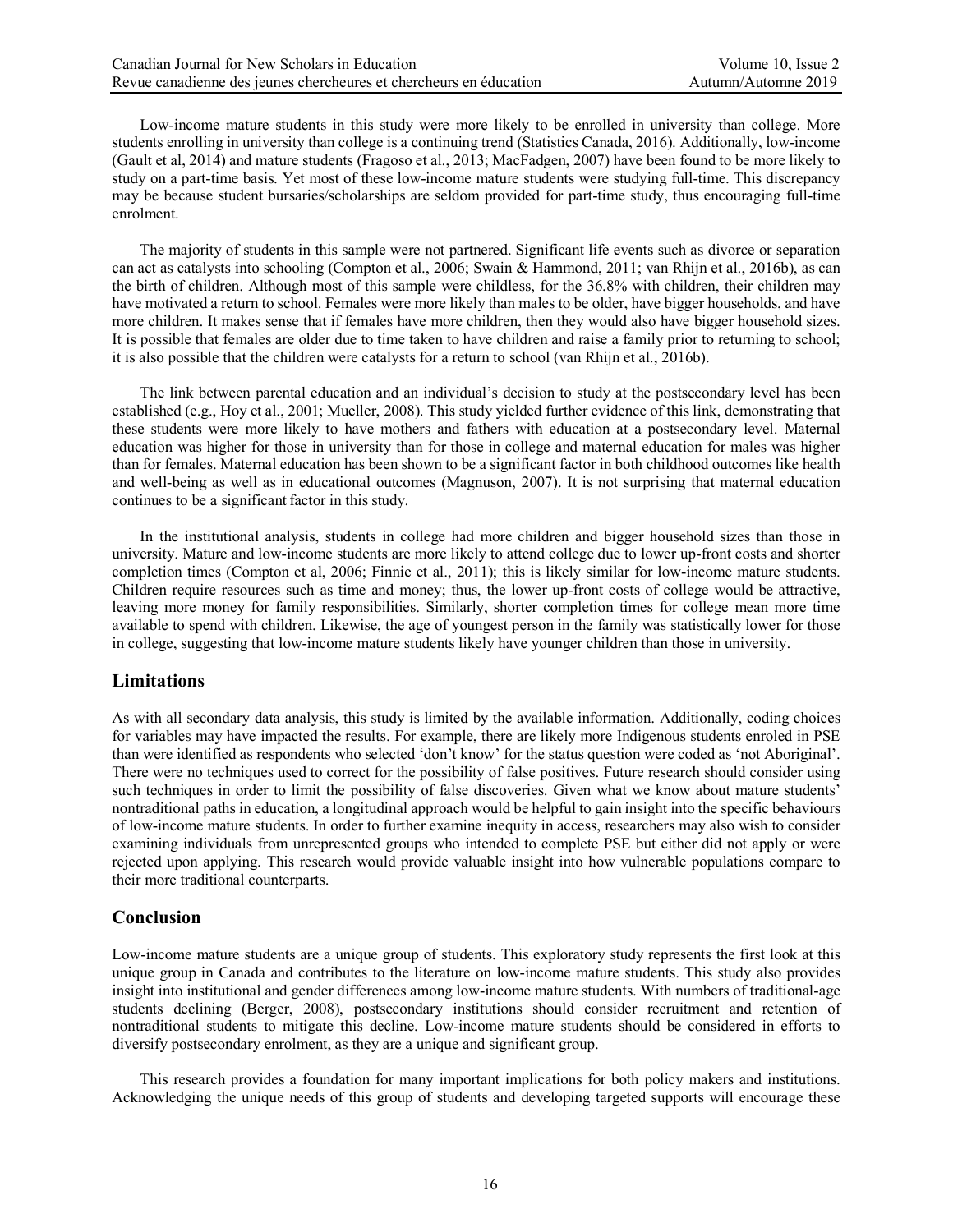students to attend PSE and succeed in their studies. First, the development of a consistent definition for 'mature', 'lowincome', and 'low-income mature' students is required. A consistent definition would provide clarity in future research and allow national comparisons across institutions. Further, consistently collected, longitudinal and cross-sectional data are needed; however, they are not currently being collected nationally on a regular basis. This data could help researchers further explore inequity in PSE access. Both clear definitions and consistent data would strengthen the ability of researchers, policy makers, and institutional employees to understand unique groups of students and develop supports that will enhance their success. Finally, in light of changing demographics on Canadian campuses, increasing the diversity of PSE students to include typically nontraditional populations can address enrolment challenges and equity concerns. Given that this study only touched the surface of low-income mature students, it would be hopeful for future researchers to explore subgroups, such as International students and Indigenous students more deeply in order to better understand and support these groups of students. Given the changing demographics on campus, perhaps it is time for institutions, policy makers, and researchers to re-consider their perceptions of what a 'traditional' student is.

## **Acknowledgment**

This article is based on a Master's Thesis project completed by the first author — Fritz, V. A. (2016). Low-income mature students in Canadian postsecondary institutions: Who they are and why they matter. Available from: http://hdl.handle.net/10214/9946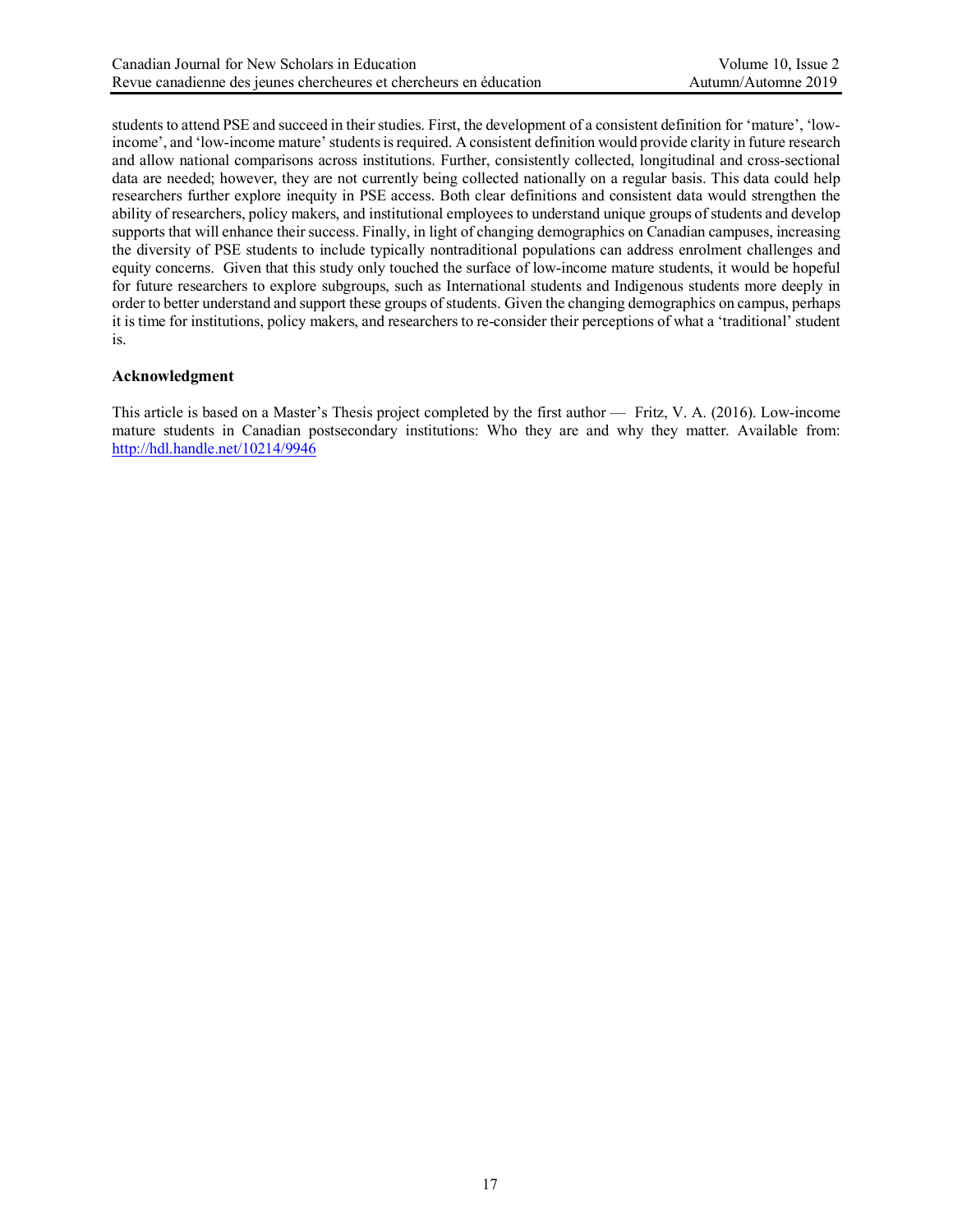## **REFERENCES**

Anisef, P., Brown, R., & Robson, K. (2013). *Non-traditional postsecondary education pathways of adult learners in the Toronto District School Board: evaluating the influence of individual and neighbourhood characteristics*. Retrieved from

http://www.heqco.ca/SiteCollectionDocuments/Non%20traditional%20pathways%20TDSB-ENG.pdf

- Belley, P., Frenette, M., & Lochner, L. (2014). Postsecondary attendance by parental income in the U.S. and Canada: do financial aid policies explain the differences? *Canadian Journal of Economics, 47*(2), 664-696. https://doi.org/10.1111/caje.12088
- Berger, J. (2008). *"Why access matters" revisited: a review of the latest research*. Montreal, QC: The Canada Millennium Scholarship Foundation.
- Bergman, M., Gross, J. P. K., Berry, M., & Shuck, B. (2014). If life happened but a degree didn't: examining factors that impact adult student persistence. *The Journal of Continuing Higher Education, 62*(2), 90-101. https://doi.org/10.1080/07377363.2014.915445
- Campbell, M. (2005). Low-income adult students: a special challenge. *The Hispanic Outlook in Higher Education, 15*(12), 22.
- Compton, J. I., Cox, E., & Laanan, F. S. (2006). Adult learners in transition. *New Directions for Student Services, 114*, 73-80. https://doi.org/10.1002/ss.208
- Council of Ontario Universities. (2018). *Application Statistics 2016.* Toronto, ON: Council of Ontario Universities.
- Davidson, J. C., & Holbrook, W. T. (2014). Predicting persistence for first-time undergraduate adult students at four-year institutions using first-term academic behaviors and outcomes. *The Journal of Continuing Higher Education, 62*(2), 78-89. https://doi.org/10.1080/07377363.2014.915447
- Davies, P., & Williams, J. (2001). For me or not for me? Fragility and risk in mature students' decision-making. *Higher Education Quarterly, 55*(2), 185-203. https://doi.org/10.1111/1468-2273.00182
- Dooley, M. D., Payne, A. A., & Robb, A. L. (2009). *University participation and income differences: an analysis of applications by Ontario secondary school students*. Retrieved from http://www.heqco.ca/SiteCollectionDocuments/University%20Participation%20and%20Income%20Differe nces2.pdf
- Federation des CEGEPs. 2019. What is a CEGEP? Retrieved from: https://www.cegepsquebec.ca/en/cegeps/presentation/what-is-a-cegep/
- Finnie, R. (2012). *Access to postsecondary education: the importance of culture*. Retrieved from http://hdl.handle.net/10393/33197
- Finnie, R., Childs, S., & Wismer, A. (2011). *Access to postsecondary education: how Ontario compares*. Retrieved from http://www.heqco.ca/SiteCollectionDocuments/AccessENG.pdf
- Fragoso, A., Goncalves, T., Ribeiro, C. M., Monteiro, R., Quintas, H., Bago, J., Fonseca, SH. M. A. C., Santos, L. (2013). The transition of mature students to higher education: Challenging traditional concepts? *Studies in the Higher Education of Adults, 45*(1), 67-81.
- Frempong, G., Ma, X., & Mensah, J. (2011). Access to postsecondary education: can schools compensate for socioeconomic disadvantage? *Higher Education, 63*(1), 19-32. https://doi.org/10.1007/s10734-011-9422-2
- Frenette, M. (2004). Access to college and university: does distance to school matter? *Canadian Public Policy, 30*(4), 427-443. Retrieved from http://www.jstor.org/stable/3552523
- Gault, B., Reichlin, L., & Román, S. (2014). *College affordability for low-income adults: improving returns on investment for families and society*. Retrieved from https://iwpr.org/publications/college-affordability-forlow-income-adults-improving-returns-on-investment-for-families-and-society/
- Grant, P. R. (2008). The protest intentions of skilled immigrants with credentialing problems: A test of a model integrating relative deprivation theory with social identity theory. *British Journal of Social Psychology*, *47*(4), 687-705. https://doi.org/10.1348/014466607X269829
- Hoy, M., Christofides, L. N., & Cirello, J. (2001). Family income and postsecondary education in Canada. *The Canadian Journal of Higher Education, 31*(1), 177-208. Retrieved from http://journals.sfu.ca/cjhe/index.php/cjhe/article/view/183382
- Junor, S., & Usher, A. (2004). *The price of knowledge 2004. Access and student finance in Canada*. Montreal, QC: Canada Millennium Scholarship Foundation.
- Kerr, A. (2011). *Adult learners in Ontario postsecondary institutions*. Retrieved from http://www.heqco.ca/SiteCollectionDocuments/At-Issue-Adult-Learners-ENG.pdf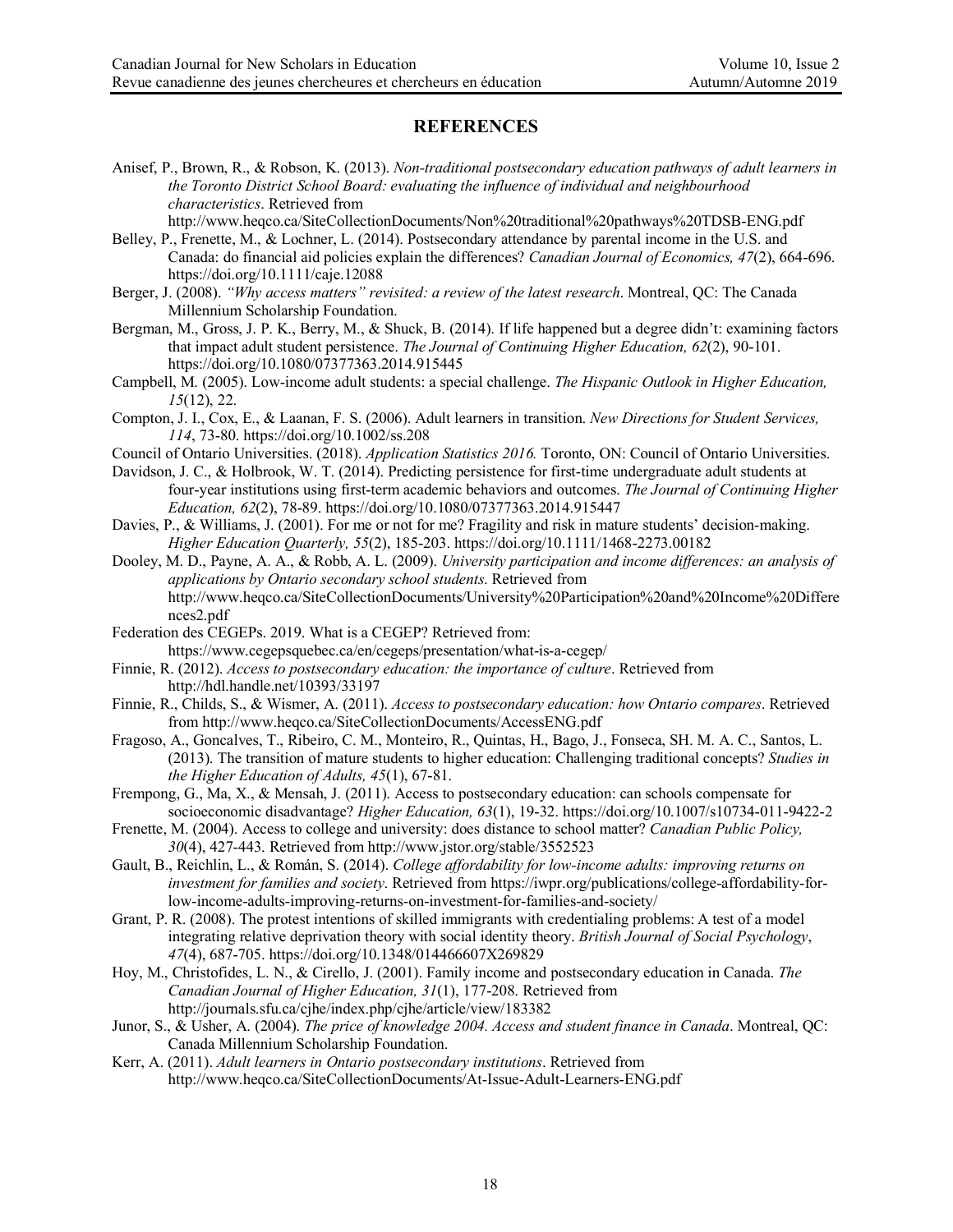- MacFadgen, L. (2007). *Mature students in the persistence puzzle: an exploration of the factors that contribute to mature students' health, learning, and retention in postsecondary education*. Retrieved from http://summit.sfu.ca/item/8453
- Magnuson, K. (2007). Maternal education and children's academic achievement during middle childhood. *Developmental Psychology, 43*(6), 1497-1512. https://doi.org/10.1037/0012-1649.43.6.1497
- Mueller, R. E. (2008). *Access and persistence of students from low*-*income backgrounds in Canadian postsecondary education: a review of the literature*. Retrieved from http://higheredstrategy.com/mesa/pdf/MESA\_Mueller.pdf
- Ontario (2019). *OSAP: Ontario Student Assistance Program*. Retrieved from: https://www.ontario.ca/page/osapontario-student-assistance-program?\_ga=2.168663460.463202446.1559659032-1617703551.1559659032
- Ontario (2015). *2015 Ontario Budget. Chapter I: Implementing the plan.* Retrieved from http://www.fin.gov.on.ca/en/budget/ontariobudgets/2015/ch1a.html#ch1a\_5
- Popovic, T. (2013). *First Nation, Métis, and Inuit students in Ontario's post-secondary education system*. College Student Alliance.
- Richards, J. (2008). *Backgrounder: Closing the Aboriginal/non-Aboriginal education gaps*. Retrieved from https://www.cdhowe.org/sites/default/files/attachments/research\_papers/mixed/Backgrounder\_116.pdf
- Schuetze, H. G., & Slowey, M. (2002). Participation and exclusion: a comparative analysis of non-traditional students and lifelong learners in higher education. *Higher Education, 44*, 309-327. Retrieved from http://www.jstor.org/stable/3447490
- Social Research and Demonstration Corporation. (2009). *Report on the data-readiness of postsecondary access and retention programs for under-represented groups*. Montreal, QC: Canada Millennium Scholarship Foundation.
- Statistics Canada. (2013a). Low income cut-offs. Retrieved from: http://www.statcan.gc.ca/pub/75f0002m/2012002/lico-sfr-eng.htm
- Statistics Canada (2013b). Survey of labour and income dynamics (SLID). Retrieved from http://www23.statcan.gc.ca/imdb/p2SV.pl?Function=getSurvey&SDDS=3889&lang=fr& db=imdb&adm=8&dis=2
- Statistics Canada. (2015). Aboriginal Peoples: Fact Sheet for Canada. Retrieved from: https://www150.statcan.gc.ca/n1/pub/89-656-x/89-656-x2015001-eng.htm
- Statistics Canada. (2016). Postsecondary enrolments by institution type, registration status, province and sex. Retrieved from http://www.statcan.gc.ca/tables-tableaux/sum-som/l01/cst01/educ71a-eng.htm
- Swain, J., & Hammond, C. (2011). The motivations and outcomes of studying for part-time mature students in higher education. *International Journal of Lifelong Education, 30*(5), 591-612. https://doi.org/10.1080/02601370.2011.579736
- Thomas, L. (2002). Student retention in higher education: the role of institutional habitus. *Journal of Education Policy, 17*(4), 423-442. https://doi.org/10.1080/02680930210140257
- Tones, M., Fraser, J., Elder, R., & White, K. M. (2009). Supporting mature-aged students from a low socioeconomic background. *Higher Education, 58*(4), 505-529. https://doi.org/10.1007/s10734- 009-9208-y
- van Rhijn, T., Bridge, K., Lero, D. S., & Fritz, V. (2016a). Unmet needs: Challenges to success from the perspectives of mature university students. *Canadian Journal for the Study of Adult Education, 29*(1), 29- 47. Retrieved from https://cjsae.library.dal.ca/index.php/cjsae/article/view/4704
- van Rhijn, T., Lero, D. S., & Burke, T. (2016b). Why go back to school? Investigating the motivations of student parents to pursue postsecondary education. *New Horizons for Adult Education and Human Resource Development, (28)*2, 14-26*.* https://doi.org/10.1002/nha3.20135
- van Rhijn, T., Lero, D. S., Dawczyk, A., de Guzman, J., Pericak, S., Fritz, V., Closs, J. & Osborne, C. (2015). *Student pathways and supports: Investigating retention and attrition in mature university students*. Submitted to Ministry of Training, Colleges, and Universities. Available from http://hdl.handle.net/10214/8732
- van Rhijn, T., Smit Quosai, T. & Lero, D. (2011). A profile of undergraduate student parents in Canada. *Canadian Journal of Higher Education, 43(*3), 59-80. Retrieved from http://journals.sfu.ca/cjhe/index.php/cjhe/article/view/59
- Weingarten, H. P., Hicks, M., Jonker, L., Smith, C., & Arnold, H. (2015). *Canadian postsecondary performance: IMPACT 2015*. Retrieved from http://www.heqco.ca/SiteCollectionDocuments/HEQCO\_Canadian\_Postsecondary\_Performance\_Impact20 15.pdf